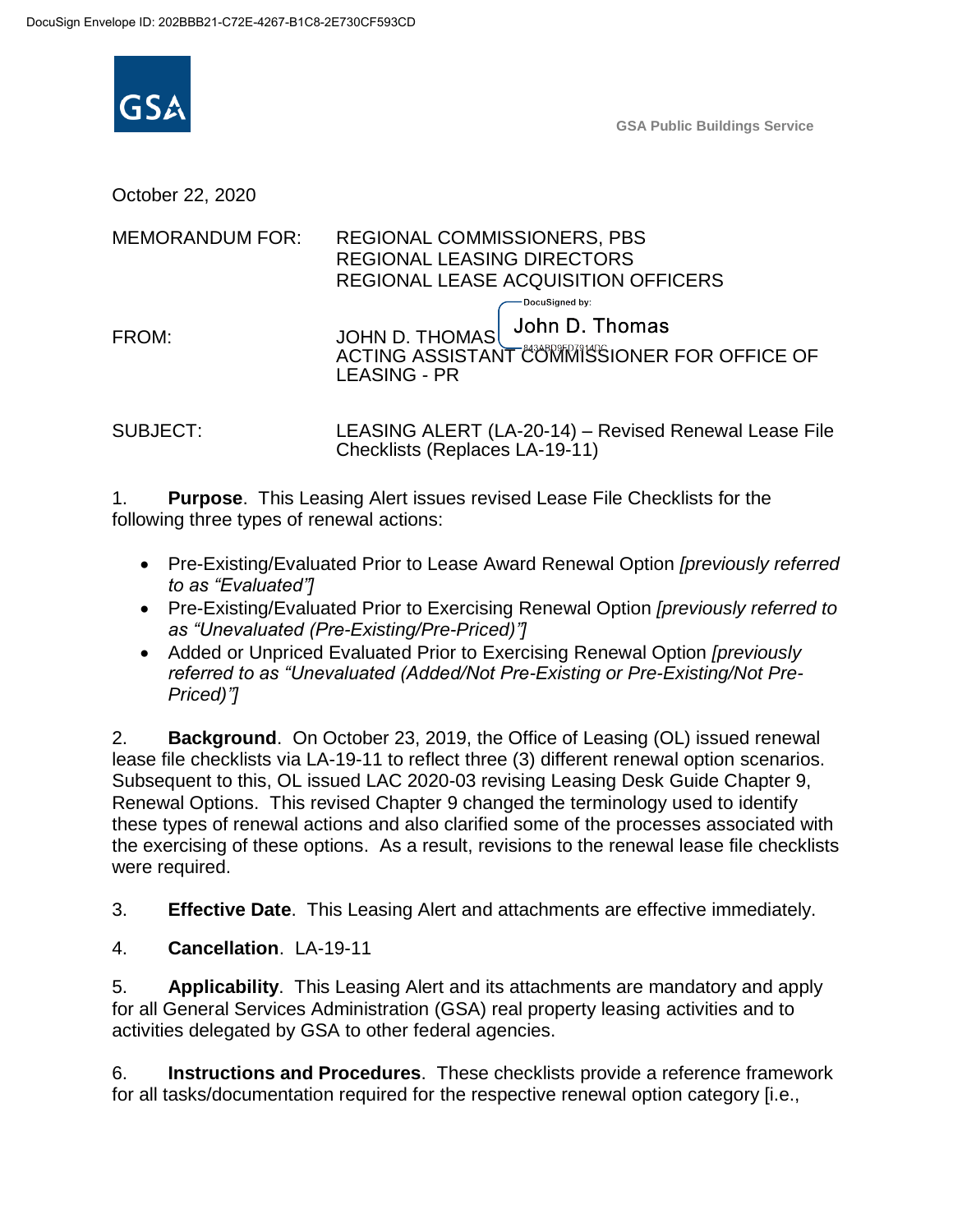Pre-Existing/Evaluated Prior to Lease Award, Pre-Existing/Evaluated Prior to Exercising, Added or Unpriced Evaluated Prior to Exercising] and should be used in coordination with Leasing Desk Guide Chapter 9, Renewal Options (revised September 30, 2020).

Note that OL will be incorporating these into the automated functionality of the G-REX application, which will, through a series of questions and responses, generate the recommended renewal checklist for the project.

Future changes to these lease file checklists will be made through the G-REX application.

- Attachment 1, Renewal Lease File Checklist Pre-Existing/Evaluated at Lease Award
- Attachment 2, Renewal Lease File Checklist Pre-Existing/Evaluated Prior to **Exercising**
- Attachment 3, Renewal Lease File Checklist Added or Unpriced Evaluated Prior to **Exercising**